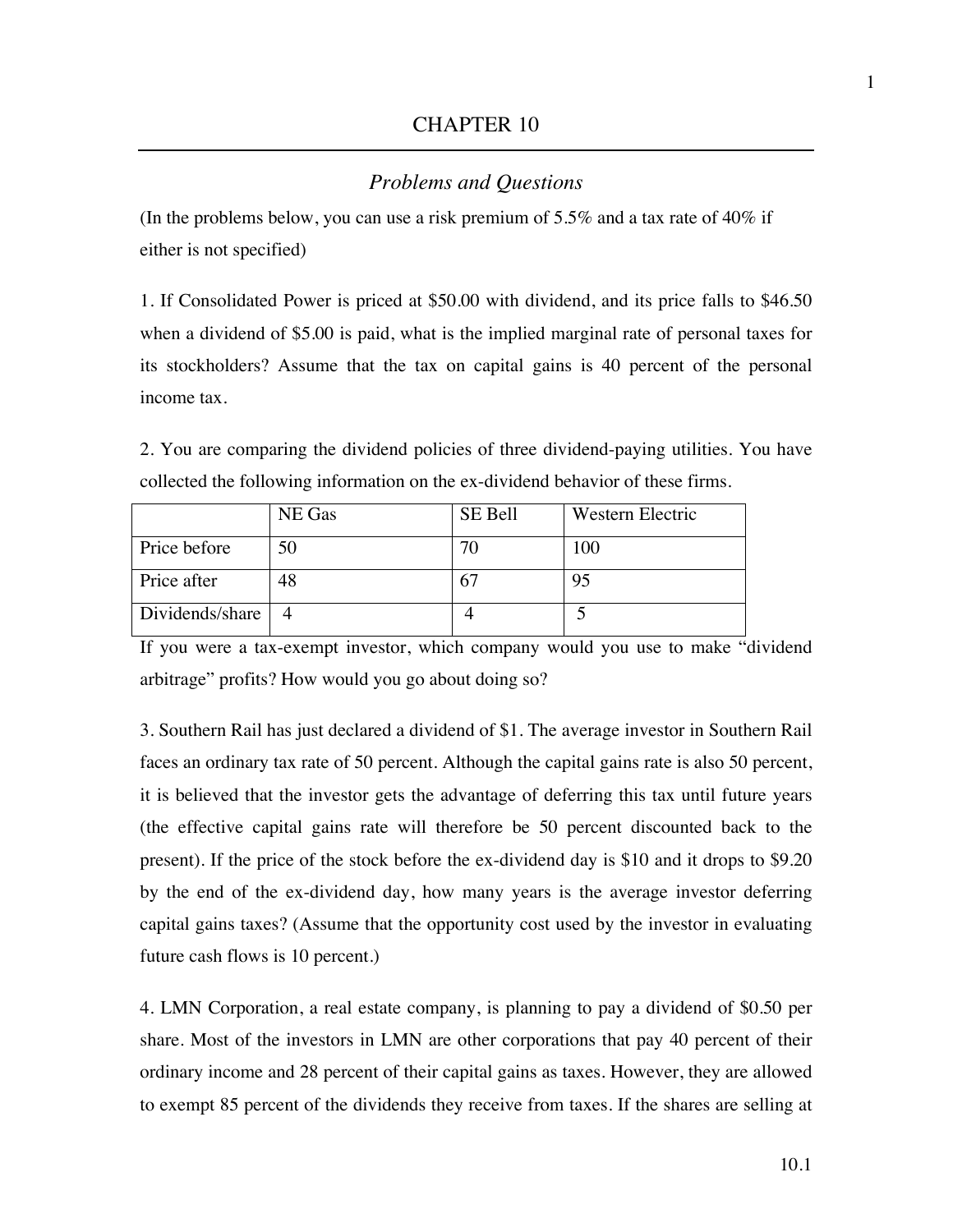\$10 per share, how much would you expect the stock price to drop on the ex-dividend day?

5. UJ Gas is a utility that has followed a policy of increasing dividends every quarter by 5 percent over dividends in the prior year. The company announces that it will increase quarterly dividends from \$1.00 to \$1.02 next quarter. What price reaction would you expect to the announcement? Why?

6. Microsoft, which has had a history of high growth and pays no dividends, announces that it will start paying dividends next quarter. How would you expect its stock price to react to the announcement? Why?

7. JC Automobiles is a small auto parts manufacturing firm, that has paid \$1.00 in annual dividends each year for the past five years. It announces that dividends will increase to \$1.25 next year. What would you expect the price reaction to be? Why? If your answer is different from the previous problem, explain the reasons for the difference.

8. Would your answer be different for the previous problem if JC Automobiles were a large firm followed by thirty-five analysts? Why or why not?

9. WeeMart, a retailer of children's clothes, announces a cut in dividends following a year in which both revenues and earning dropped significantly. How would you expect its stock price to react? Explain.

10. RJR Nabisco, in response to stockholder pressure in 1996, announced a significant increase in dividends paid to stockholders financed by the sale of some of its assets. What would you expect the stock price to do? Why?

11. RJR Nabisco also had \$10 billion in bonds outstanding at the time of the dividend increase in Problem 10. How would you expect the bonds to react to the announcement? Why?

12. When firms increase dividends, stock prices tend to increase. One reason given for this price reaction is that dividends operate as a positive signal. What is the increase in